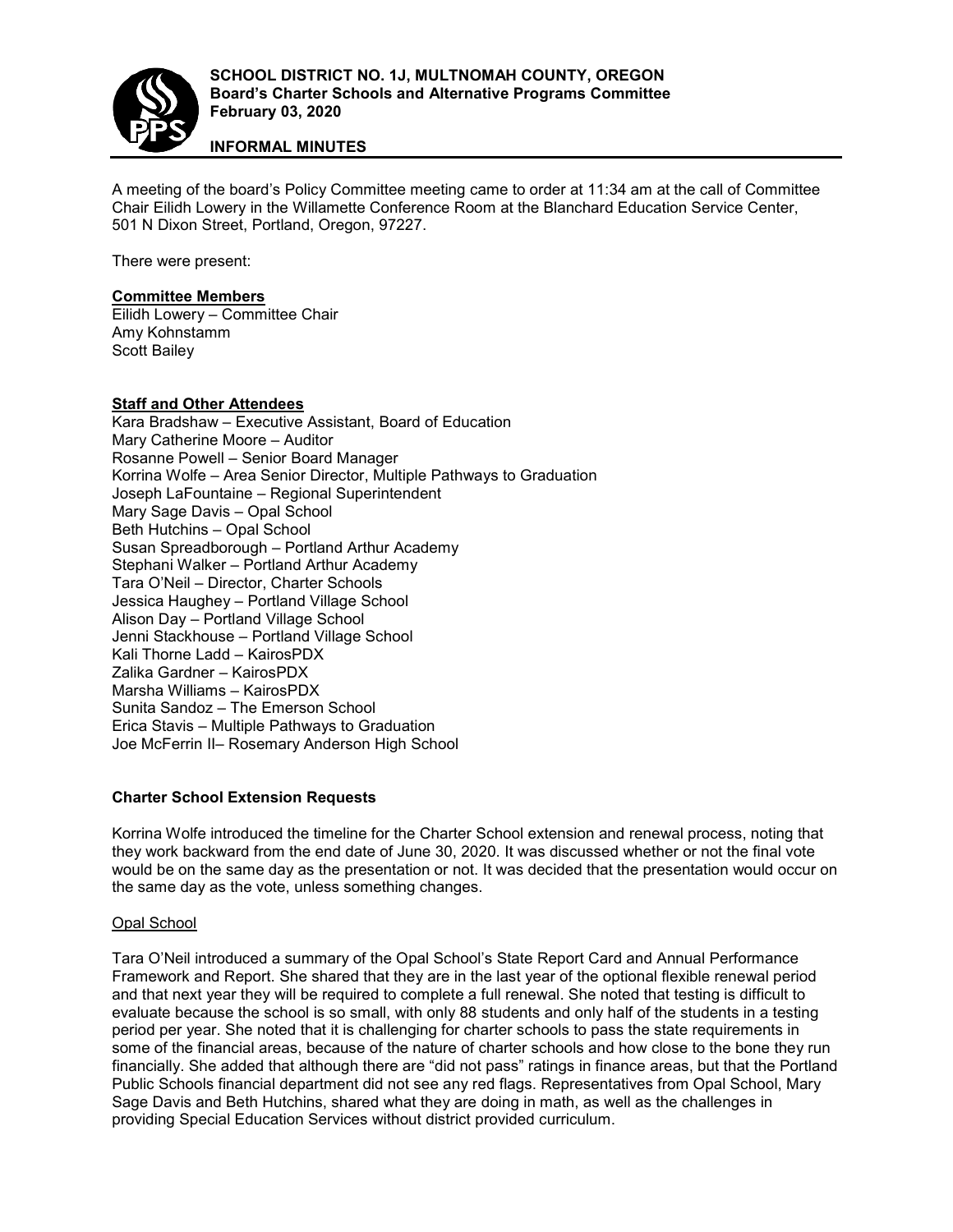Ms. Wolfe noted that if there were concerns at either schools requesting an extension that the District staff would have requested a full renewal instead of an extension.

#### Portland Arthur Academy

Ms. O'Neil shared a summary of the Portland Arthur Academy's State Report Card and Annual Performance Framework and Report, noting that because they have more than 500 students they have a more robust testing sampling of students and that the academic results are overall high. Susan Spreadborough, from Arthur Academy, shared that their attendance rate has been low in part due to many families taking month long trips, but that they are also working with other families to help them get to school daily. There was a question regarding teacher turn over, and Ms. O' Neil shared that it is normal for a charter school to have a 50% teacher retention rate, because they don't have the funding capacity to offer a pay package that meets what public districts can offer.

### **Charter School Full Renewal Requests**

### Kairos PDX

Ms. Wolfe introduced the renewal request for KairosPDX, sharing that the data on the state report card looks skewed because it doesn't take into account the demographics, and noting that the school is doing better than PPS in serving African American students. Ms. O'Neil summarized the school's State Report Card and Annual Performance Framework and Report. She noted that the school expanded their grade range from K-2 to 3-5 two years ago, and for that reason, there is no long term academic data grades 3-5. There was a request from Director Kohnstamm for data regarding how much it costs for the district to run charter schools as well as a summary of what other local districts are doing. The data would allow for a conversation regarding increasing the percentage of dollars that are passed to Charter schools. KairosPDX specifically asked for an increase in pass though dollars because they are serving a much high percentage of historically under served and impacted students. It was noted that all charter schools pay a high percentage in PERS which is an additional cost. Marsha Williams noted that KairosPDX is going to be increasing the enrollment from 244 to 255.

### Portland Village School

It was noted by Ms. O'Neil that Portland Village School (PVS) was asked to go through the full renewal process a year early because they were on an intervention plan and they wanted to take a deeper look at the school. Ms. Wolfe shared that the results of the interventions over the past year has be successful. Ms. O'Neil shared some of the ways that they've improved, including a better teacher retention rate, recovery of the decrease in enrollment, and strong financials allowing them to invest in their improvement plan. She shared an overview of the school's State Report Card and framework. They were asked to improve grades 5-8 math and 3-5 LA and their overall results show a very notable increase, as well as increased their testing participation rate. Jenni Stackhouse shared that the attendance data on the state report card was not correct, with their actual attendance rate at about 85%, but they are additionally implementing Attendance Works program. Ms. O'Neil stated that the school has increase their growth metrics. Ms. Stackhouse shared they increased awareness of the importance of testing data to the staff and the community, they increased the amount of time students spend in math and specifically working to align to state standards, worked to get PVS staff to participate in Portland Public Schools trainings, hired outside mentors to support specific grades, are using different models of teaching math, hired a math specialist for upper grades to support teachers, purchased new math curriculum, and are teaching students how to take tests and build familiarity with technology, as they are historically a no technology school. Ms. O'Neil shared that there were concerns two years in a row by state auditors regarding their financials, and that was a result of being challenged by turnover in the financial office. Ms. Stackhouse noted that the school has hired an outside accounting service to help add stability to their financial office.

Ms. Stackhouse additionally noted that there is a Snap Bond available to charter schools that is more likely to be offered to schools and is less expensive in interest if they have a 10 year commitment, but that currently the district will not commit to more than 5 years at a time, with option for renewal.

# **Public Comment**

None.